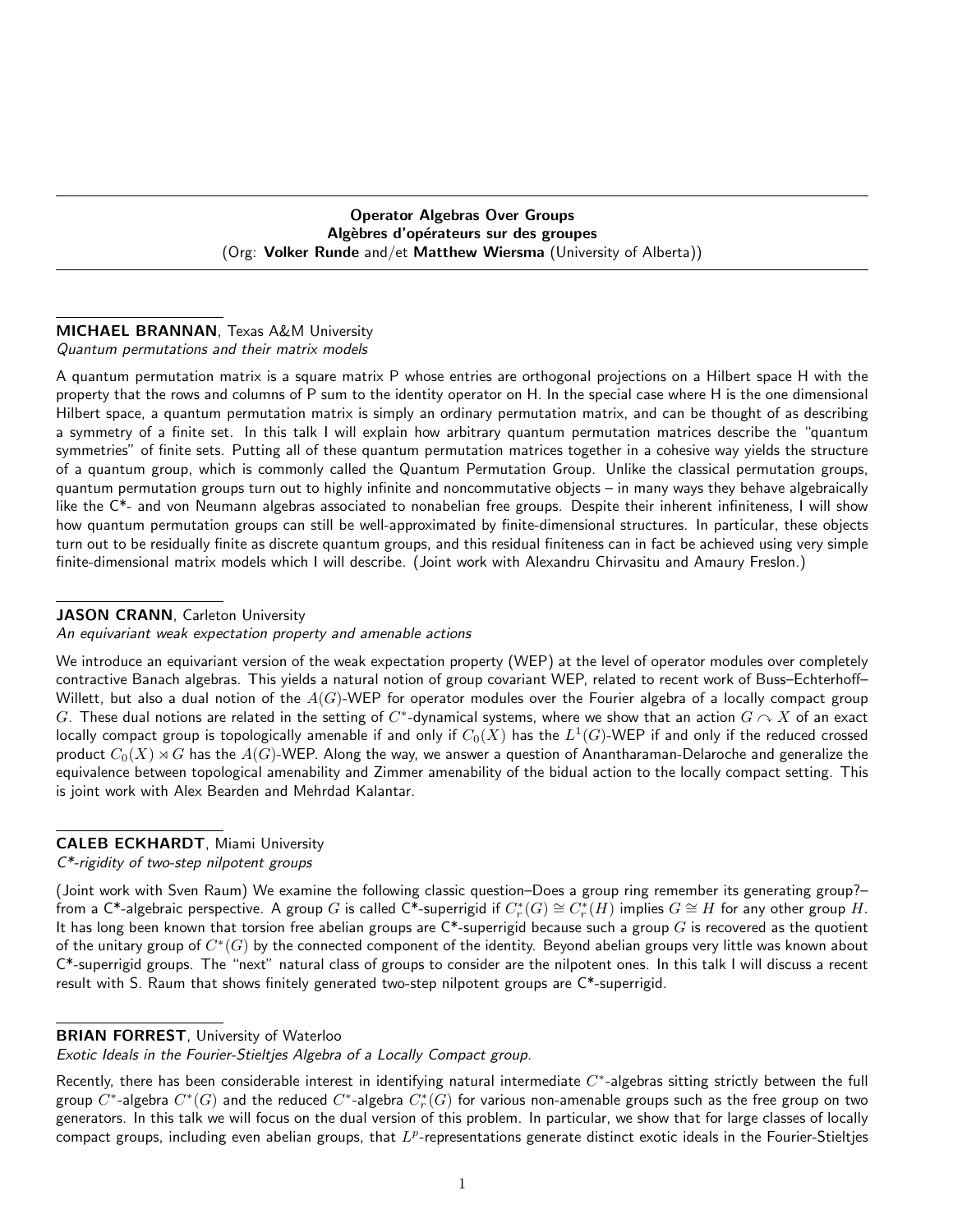of  $G$  which contain the Fourier algebra. We also look at some basic properties of these exotic ideals that distinguish them from the Fourier algebra itself.

This is joint work with Zsolt Tanko and Matthew Wiersma.

# MAHYA GHANDEHARI, University of Delaware

Spectra of Beurling-Fourier Algebras

Beurling-Fourier algebras are analogues of the Beurling algebra in the non-commutative setting. These algebras for general locally compact groups were defined by Lee and Samei as the predual of certain weighted von Neumann algebras, where a weight on  $\hat{G}$  is defined to be a suitable unbounded operator affiliated with the group von Neumann algebra. In this talk, we present the general definition of a Beurling-Fourier algebra, and discuss how their spectra can be computed. In particular, we determine the Gelfand spectrum of Beurling-Fourier algebras for some representative examples of Lie groups, such as  $SU(n)$ , the Heisenberg group, and the Euclidean motion group, emphasizing the connection of spectra to the complexification of underlying Lie groups. This talk is based on joint work with Lee, Ludwig, Spronk, and Turowska.

# THIERRY GIORDANO, University of Ottawa/Université d'Ottawa

A relative bicommutant theorem: the stable case of Pedersen's question

In his seminal paper in 1976, D. Voiculescu proved that any separable unital C\*-subalgebras of the Calkin algebra is equal to its relative bi- commutant. In 1988, G. Pedersen asked if Voiculescu's theorem can be extended to the case of simple corona algebras. In this talk, I will present a partial answer to this question, obtained in a joint work with Ping W. Ng

## QIANHONG HUANG, University of Alberta

Translation continuous measures on locally compact semigroup

Let S be a locally compact (semitopological) semigroup. The set  $L(S)$  of translation continuous measures on S, consists of those regular complex Borel measures  $\mu$  such that  $s \to \delta_s * |\mu|$  is weakly continuous. If S is a locally compact group,  $L(S) = L_1(S)$ . I will show that  $L(S)$  is a closed ideal and a sublattice of the measure algebra  $M(S)$ . When  $L(S)$  is non-trivial, it shows an abundance existence of measures such that the above map is norm continuous. I will also present a characterization of  $L(G^w)$ , where  $G^w$  is the wap-compactification of a locally compact group G.

MARCELO LACA, University of Victoria

## PRACHI LOLIENCAR, University of Alberta

## Measures on compact right topological groups

Compact admissible right topological groups, arising naturally from the distal semigroup flows, were initially studied in topological dynamics. However, Namioka's topological analysis of these groups, and Pym and Milnes' discovery of the existence of a Haar measure, have since inspired an Abstract Harmonic Analytic interest. Lau and Loy have introduced and analyzed measure and Fourier algebra analogues on such groups in great detail.

Most of the existing literature however, relies on the admissibility property of such groups. In this talk, we shall introduce alternate sufficient conditions for the existence of a Haar measure, dealing with arbitrary compact right topological groups. We shall introduce measure algebras that characterize this existence, and discuss some Hereditary properties of these groups, relating the existence of a Haar measure on the group to that on its sub-structures.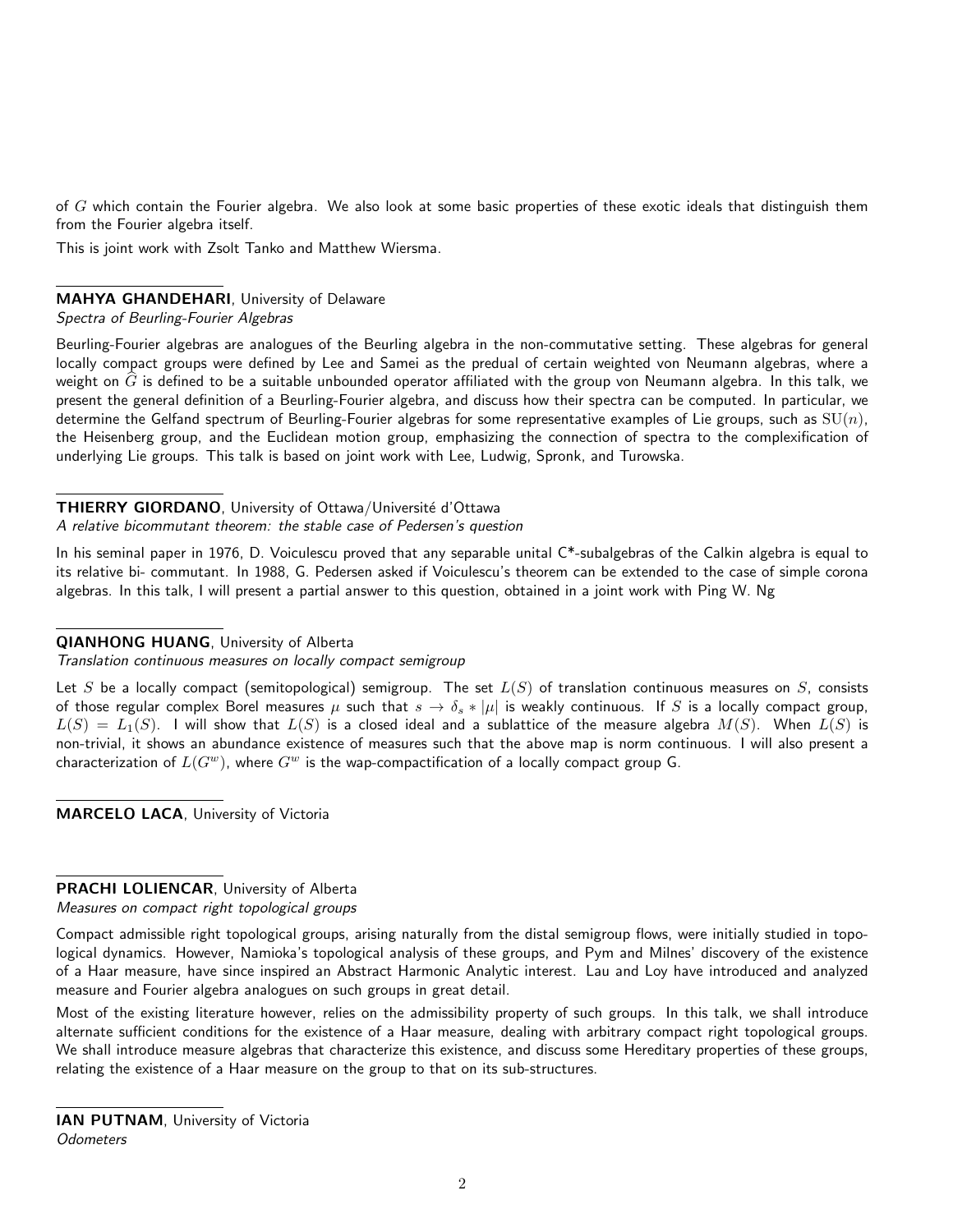Classical odometers are well-known dynamical systems on totally disconnected spaces. They can be generalized in the following way: begin with a countable group and a decreasing sequence of subgroups whose intersection is the identity and let the group act on the inverse limit of the quotient spaces in the obvious way. Here, we consider the case that the group is a finitely generated, free abelian group. We show that cohomological invariants completely determine the system up to either isomorphism or orbit equivalence. This is joint work with T. Giordano and C. Skau.

EBRAHIM SAMEI, University of Saskatchewan Exotic C<sup>∗</sup> -algebras of geometric groups

We consider a new class of potentially exotic group C\*-algebras  $C^*(\mathsf{PF}_p^*(G))$  for a locally compact group  $G$ , and its connection with the class of potentially exotic group C\*-algebras  $C^*_{L^p}(G)$  introduced by Brown and Guentner. Surprisingly, these two classes of C\*-algebras are intimately related. By exploiting this connection, we show  $C^*_{L^p}(G)=C^*(\mathsf{PF}^*_p(G))$  for  $p\in (2,\infty)$ , and the C\*-algebras  $C^*_{L^p}(G)$  are pairwise distinct for  $p\in (2,\infty)$  when  $G$  belongs to a large class of nonamenable groups possessing the Haagerup property and either the rapid decay property or Kunze-Stein phenomenon by characterizing the positive definite functions that extend to positive linear functionals of  $C^*_{L^p}(G)$  and  $C^*(\mathsf{PF}^*_p(G))$ . This greatly generalizes earlier results of Okayasu and the second author on the pairwise distinctness of  $C^*_{L^p}(G)$  for  $2 < p < \infty$  when  $G$  is either a noncommutative free group or the group  $SL(2, \mathbb{R})$ , respectively.

This is a joint work with M. Wiersma.

#### CHRISTOPHER SCHAFHAUSER, York University

MF approximations of crossed products

A  $C^*$ -algebra is MF (matricial field) if it approximate embeds into finite-dimensional  $C^*$ -algebras. A classical question of Blackadar and Kirchberg asks if every stably finite  $C^*$ -algebra is MF. I will discuss the MF approximation problem as it relates to group C\*-algebras and to crossed products of nuclear C\*-algebras by free groups. This is partially based on joint work with Tim Rainone.

#### CAMILA FABRE SEHNEM,

On  $C^*$ -algebras associated to product systems

Many examples of product systems arise from actions of semigroups by endomorphisms of a  $C^*$ -algebra. In this talk, assuming that P is a unital subsemigroup of a group G, we will define the covariance algebra of a product system  $\mathcal{E} = (\mathcal{E}_p)_{p \in P}$  over a  $C^*$ -algebra A, which is constructed out of a gauge-invariant ideal of the Toeplitz algebra of  $\mathcal E$ . The covariance algebra, denoted by  $A\times_{\mathcal{E}} P$ , does not depend on the group G. We will discuss further properties of a covariance algebra: under the appropriate assumptions, a representation of  $A\times_\mathcal{E} P$  in a  $\mathrm{C}^*$ -algebra is injective if and only if it is injective on  $A$ . In particular, this may be viewed as a generalization of a Cuntz-Pimsner algebra of a single correspondence. We will also see examples of  $C^*$ -algebras in the setting of irreversible  $C^*$ -dynamical systems that can be described as a covariance algebra of a product system.

#### VARVARA SHEPELSKA, University of Saskatchewan

Norm-controlled inversion in weighted convolution algebras

Let  $\mathcal A\subseteq\mathcal B$  be two Banach algebras with a common unit. If  $\mathcal A$  is inverse-closed in  $\mathcal B$  and there is a function  $h:\mathbb R^+\times\mathbb R^+\to\mathbb R^+$ such that

$$
||a^{-1}||_{\mathcal{A}} \le h(||a||_{\mathcal{A}}, ||a^{-1}||_{\mathcal{B}}),
$$

we say that A admits norm-controlled inversion in  $B$ . This notion was introduced by K. Gröchenig and A. Klotz who showed that if  $B$  is a  $C^*$ -algebra and  $A$  is a differential  $*$ -subalgebra of  $B$ , then  $A$  admits norm-controlled inversion in  $B$ .

In case  $\mathcal{B} = C(X)$ , norm-controlled inversion is closely related to the phenomenon of invisible spectrum studied by N. Nikolski. From his results it follows that  $\ell^1(G)$  for a discrete abelian group  $G$  or the unitization  $L^1(G)+\mathbb C\cdot e$  of the group algebra of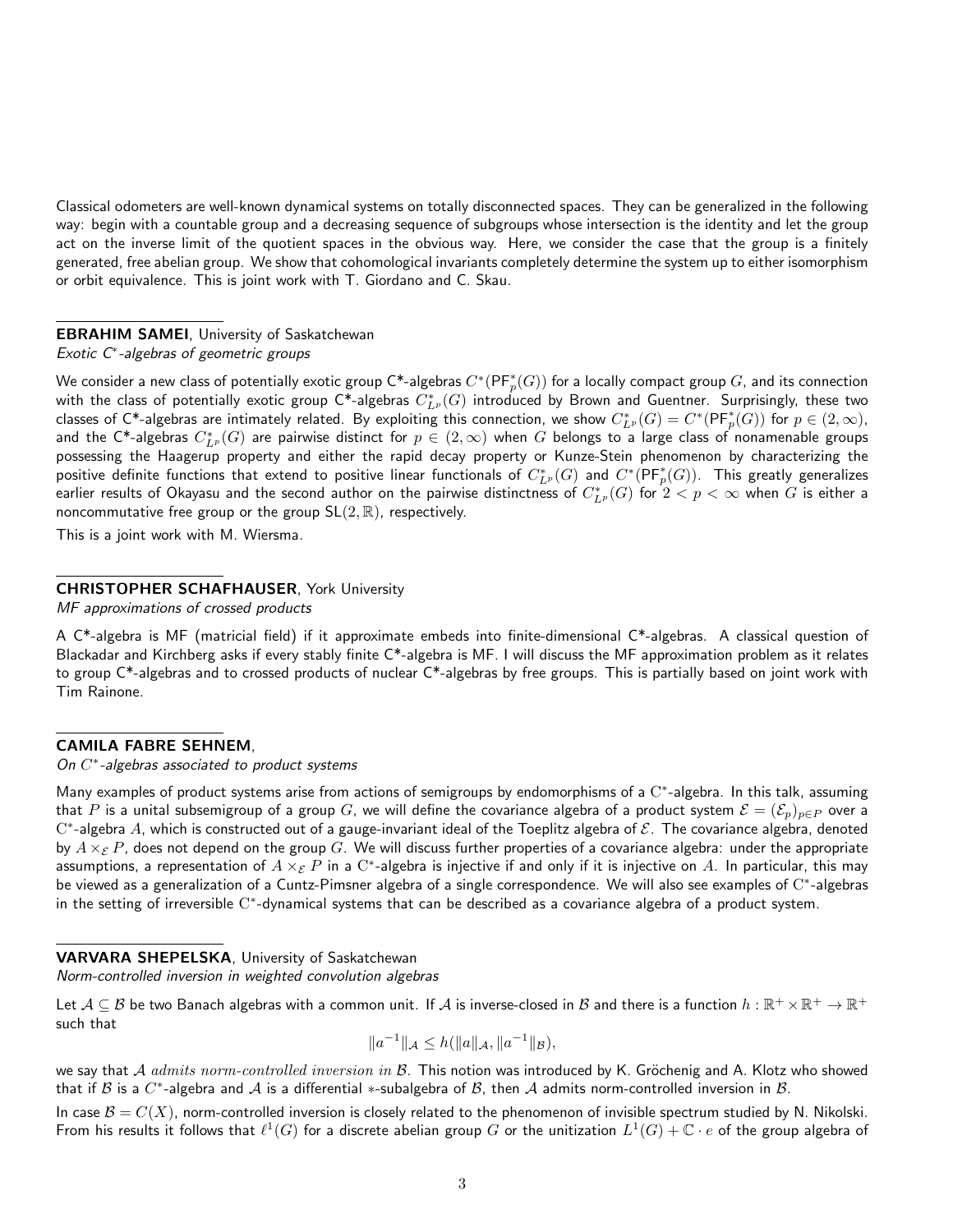a locally compact abelian non-discrete group G do not admit norm-controlled inversion in  $C(\widehat G)$ . On the other hand, certain weighted group algebras  $\ell^p(\mathbb{Z},\omega)$  admit norm-controlled inversion in  $C(\mathbb{T}).$ 

In this talk, we will present some results on norm-controlled inversion for non-commutative weighted group algebras. In particular, we will provide sufficient conditions on a weight  $\omega$  for  $\ell^p(G,\omega)$  to be a Banach algebra admitting a norm-controlled inversion in  $C^*_r(G)$  and show how this can be applied to locally finite groups as well as finitely generated groups of polynomial or intermediate growth and a natural class of weights on them. In the non-discrete case, we will discuss the existence of norm-controlled inversion in  $B(L^2(G))$  for some related convolution algebras.

This is a joint work with E. Samei.

#### NICO SPRONK, University of Waterloo

### Idempotents, topologies and ideals

A classical theorem due to Jacobs, and de Leeuw and Glicksberg, shows that a continuous representation of a topological group  $G$  on a reflexive Banach space may be decomposed into a "returning" subspace and a "weakly mixing" subspace. Furthermore, following Dye, Bergelson and Rosenblatt characterized the weakly mixing vectors as those for which the closure of the weak orbit of the vector contains zero. I wish to exhibit a generalization of these results, inspired, in part, by some work of Ruppert on abelian groups. I will exhibit a bijective correspondence between

(1) central idempotents in the weakly almost periodic compactification of  $G$ ;

(2) certain topologies on  $G$ ; and

(3) certain ideals in the algebra of weakly almost periodic functions.

Given time, I will indicate some applications to Fourier-Steiltjes algebras.

## KEITH TAYLOR, Dalhousie University

Wavelet Sets for Shifts by Wallpaper Symmetries

The wallpaper groups are the symmetry groups of two dimensional crystals. If  $\Gamma$  is a wallpaper group and A is a  $2 \times 2$  dilation matrix compatible with  $\Gamma$ , there is a concept of an  $A\Gamma$ -wavelet, which is a function  $\psi\in L^2(\R^2)$  for which the set of shifts by members of  $\Gamma$  and dilations by integer powers of  $A$  is an orthonormal basis of  $L^2(\Bbb R^2)$ . An  $A\Gamma$ -wavelet set, is a Borel subset  $\Omega$ of  $\R^2$  such that the characteristic function of  $\Omega$  is the Fourier transform of an  $A\Gamma$ -wavelet. We will report on the search for simple AT-wavelet sets. (This is joint work with Larry Baggett, Alex Christie, Kathy Merrill, and Judy Packer.)

### RUFUS WILLETT, University of Hawaii at Manoa

Lp group algebras

Let  $G$  be a unimodular group,  $L^1(G)$  the associated convolution algebra, and  $p\in [2,\infty).$  One can complete  $L^1(G)$  to a Banach- $*$  algebra by representing it as convolution operators on  $L^p(G)$ , and taking the norm to be the max of the operator norm, and the operator norm of the adjoint acting on  $L^q(G)$ ,  $q$  the conjugate index to  $p.$  On the other hand, one can define a  $C^*$ -algebra completion of  $L^1(G)$  by taking the norm to be the supremum over the norms coming from unitary representations with a dense set of matrix coefficients in  $L^p(G)$ ; this latter construction has been studied recently by Brown-Guentner, Okayasu, Wiersma, and others.

I'll discuss what these two constructions have to do with each other, and what one can say (at least sometimes) about the K-theory of the associated algebras. This will be based partly on work of Benben Liao and Guoliang Yu (which I was not involved in), partly on joint work with Alcides Buss and Siegfried Echterhoff, and partly on joint work with Ján Špakula.

### SANG-GYUN YOUN, Queen's University

On the complete representability of convolution algebras of quantum groups as operator algebras